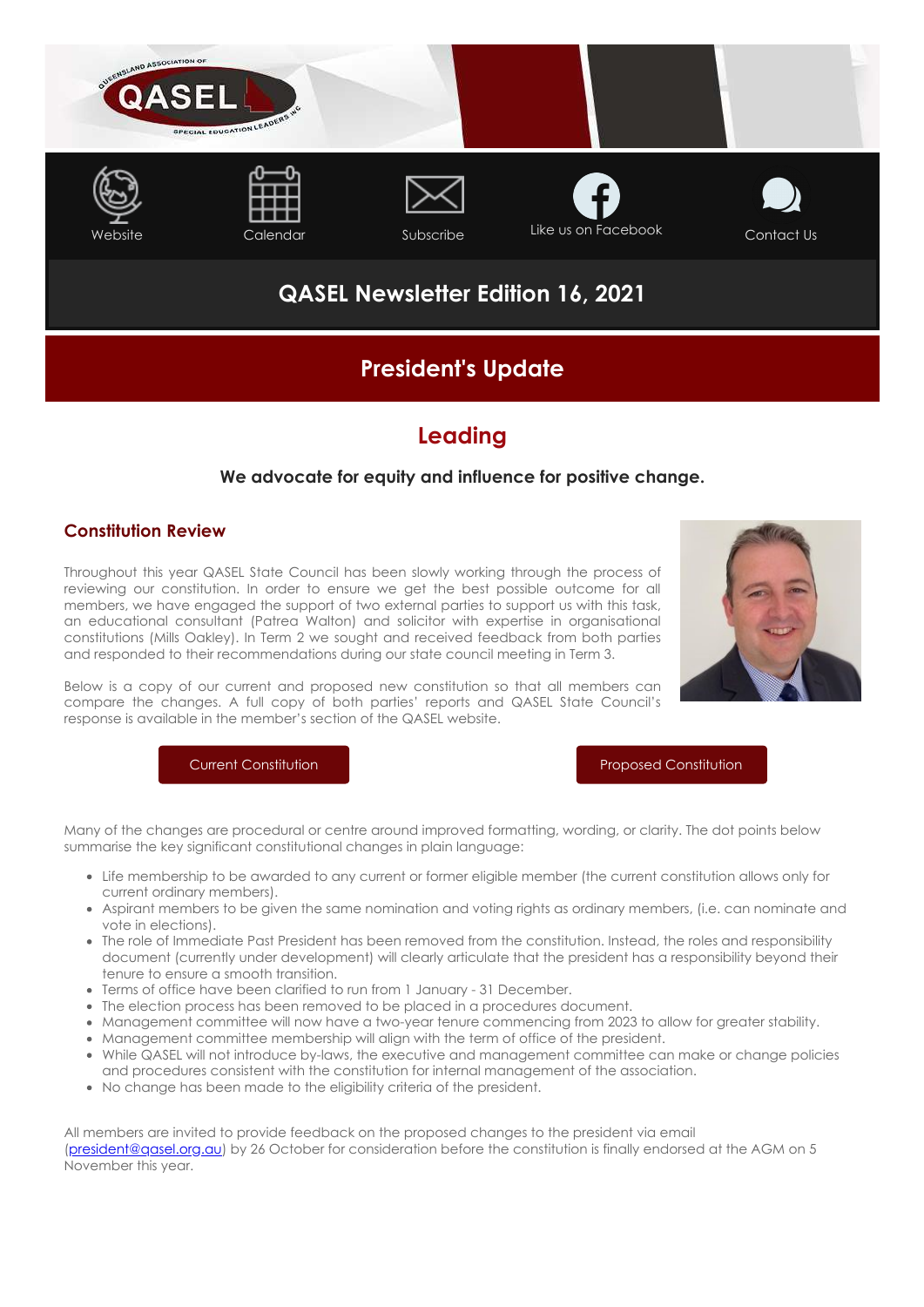| Position                    | Number    | Number of          | <b>Next Steps</b>      |
|-----------------------------|-----------|--------------------|------------------------|
|                             | of        | <b>Nominations</b> |                        |
|                             | Vacancies |                    |                        |
| Secretary                   |           |                    | For endorsement at AGM |
| <b>Vice-Presidents</b>      | 2         | 2                  | For endorsement at AGM |
| <b>Management Committee</b> | 10        | 11                 | Proceed to election    |
| Regional Councillor - FNQ   | N/A       |                    | For endorsement at AGM |
| Regional Councillor - NQ    | N/A       | 1                  | For endorsement at AGM |
| Regional Councillor - CQ    | N/A       | 3                  | For endorsement at AGM |
| Regional Councillor - DDSW  | N/A       | 1                  | For endorsement at AGM |
| Regional Councillor - NC    | N/A       | 3                  | For endorsement at AGM |
| Regional Councillor - Metro | N/A       | 4                  | For endorsement at AGM |
| Regional Councillor - SE    | N/A       | 3                  | For endorsement at AGM |

#### So, what happens next?

As you can see, we have reached the exact number of required applications for secretary, and vice presidents and will not need to proceed to an election process for these positions.

However, for management committee we received more nominations than we have vacancies so an election will proceed. In the coming days, all ordinary and life members who are eligible to vote will receive an email inviting them to vote for the management committee positions. Nominees were all invited to upload a profile photo and provide a brief candidacy statement (of no more than 500 words) highlighting their contribution to QASEL and their suitability for this position. The information can be used by members to inform voting.

As per our current constitution, aspirant, associate, affiliate and past service members are not eligible to vote. All vacant positions will be formally endorsed at the AGM on 5 November and announced at that time.

This year, QASEL has worked with a third-party provider to run the election and nomination processes electronically. The new process has been very effective and I thank members for their support in trialling the new method.



## **Meeting with Hon Grace Grace Minister for Education**

In recent weeks, I had the opportunity to connect with Minister Grace in several forums. Firstly, it was terrific to connect with her at the principal and school leader's breakfast at Hervey Bay jointly hosted by the principals' associations. Special thanks to QASEL members Eddie Ong and Janet Firmstone for joining us at this event. It was a terrific opportunity for the group to speak with Minister Grace informally about a range of issues including the Australian curriculum review, parent conduct, and the Education General Provisions Act.

I also had my quarterly one-to-one meeting with the Minister last week. QASEL's agenda included:

QASEL Conference 2021 - thanks to the Minister for officially opening the

conference

- Review of resourcing for students with disability presented and discussed QASEL's position brief
- Workforce Capability in Special Education presented and discussed QASEL's position brief highlighting the critical shortage of qualified special education teachers across the state
- Infrastructure issues renewal and growth
- Muted Voices research paper commissioned by ASEAP on The Views of Families on Special Schools presented and discussed
- Review of the Education General Provisions Act

As always, Minister Grace was keen to hear about the views of our members. It was a terrific opportunity to present some of our current position briefs to her. We've both undertaken some follow up actions in all these areas.

# **Linking**

### **We collaborate with purpose and support each other's wellbeing.**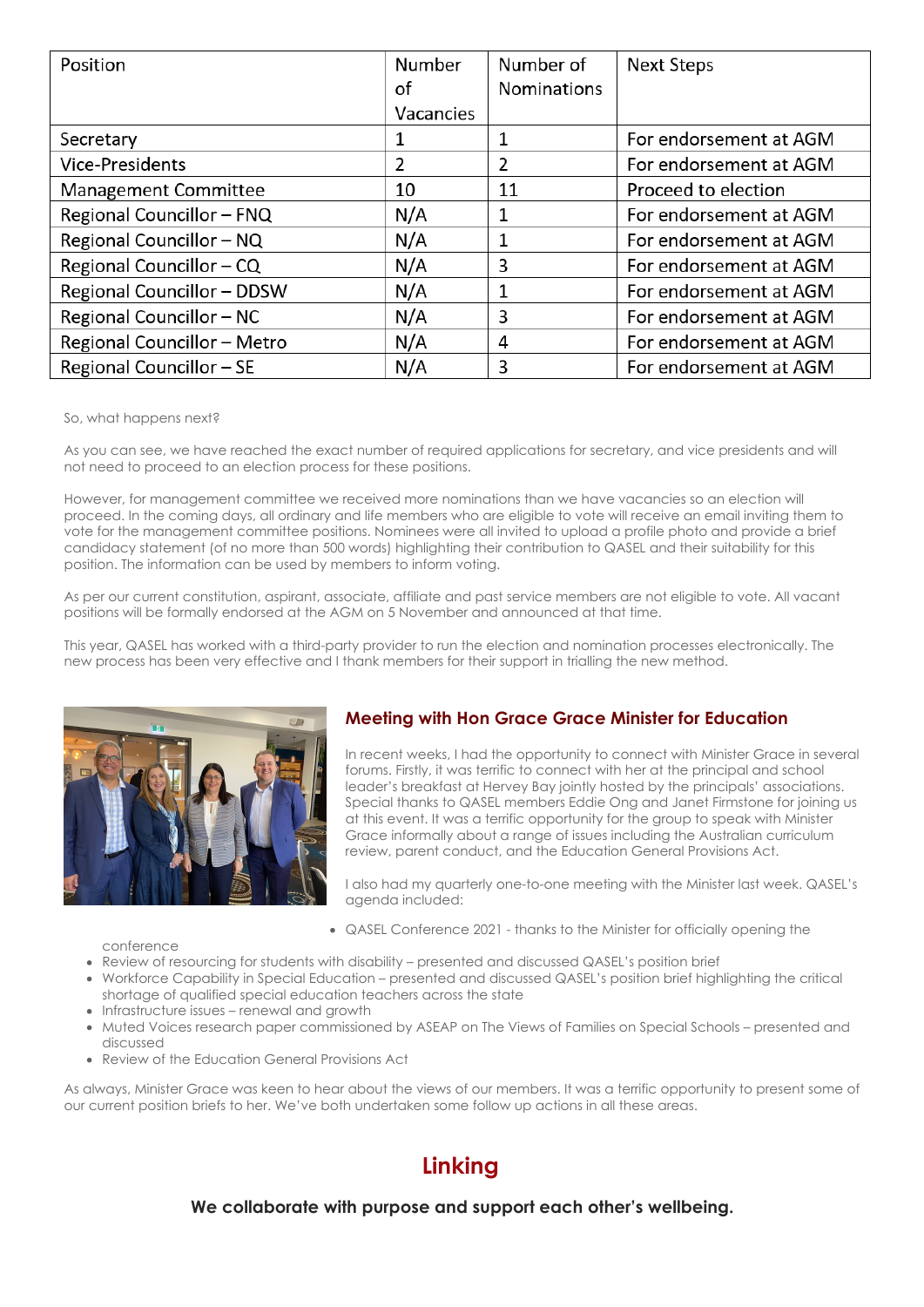

Immediately following our AGM on 5 November, will be our end-of-year function at the Hilton Hotel. This year we are splitting the event into two parts. Pre-dinner drinks for members, stakeholders, and guests followed by a dinner for members. During the dinner celebration, we will present our annual awards.

Further information about how to purchase tickets is on the flyer below. We'd love to see you there.

[End of Year Function Flyer](https://cdn-au.mailsnd.com/81048/zIgBv9Q8-q61hVxQwwYfp4kRlih7sTUIQWYnYV6VcpM/3496185.pdf)

## **State Council**

QASEL's quarterly State Council meeting was held on Friday 10 September. During this meeting we discussed the following agenda items:

- Policy reviews and feedback
- Response to third party feedback on QASEL's Constitution
- QASEL roles and responsibilities
- Students with disabilities resource review
- Regional professional learning grants
- COVID-19 challenges and collaboration with DoE
- QASEL elections for 2022
- QASEL awards
- USQ partnership (developing up-skilling course for special education teachers)
- Website updates
- Progress on position briefs
- QASEL awards and recognition

### **Notice of AGM**

A reminder that QASEL's Annual General Meeting will be held on Friday 5 November from 3.30 PM – 4.30 PM at the Brisbane Hilton Hotel. During this meeting executive, management, and state council members for 2022 will be confirmed, and we will also be moving to adopt our reviewed constitution. All members are welcome to attend in person, with an online link made available closer to the day.

## **Road Trips**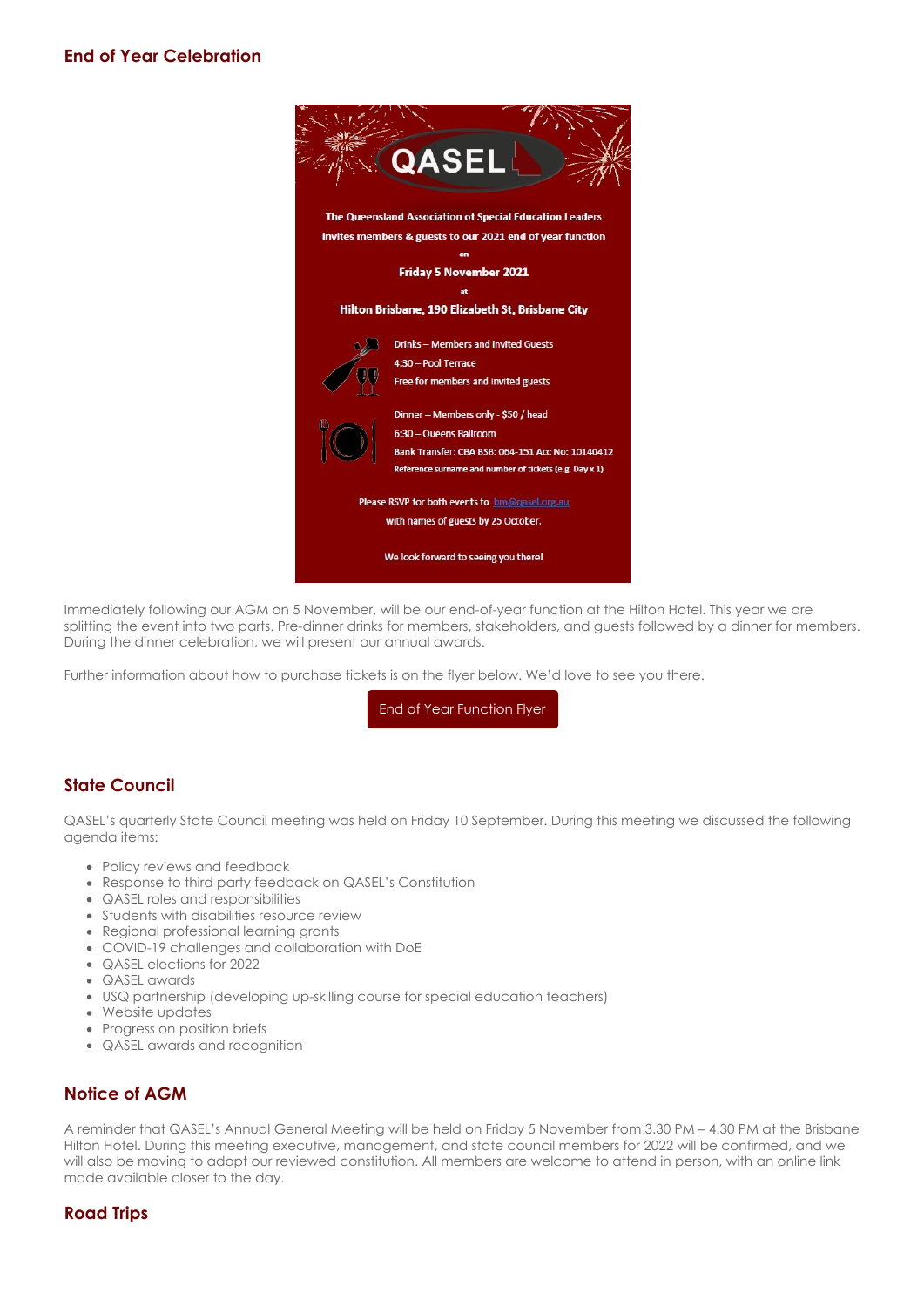During Term 3, COVID made it a challenge to get out and about visiting regional areas but in the coming weeks, I'm looking forward to trips to both Cairns and Townsville as well as visiting the Darling Downs and South West Region.

# **Learning**

### **We learn together to build our individual and collective capability.**

### **QASELcon Townsville: 4-5 November 2021 - REGISTER NOW, PLACES FILLING FAST!**



QASEL is bringing **high quality professional learning** to Townsville! School leadership teams, lead teachers, inclusion staff, therapists and more will benefit from this professional learning and networking opportunity. The draft program is almost finalised (see link below).

#### **With a 2-day registration from only \$350 this event is not to be missed.**

Confirmed keynote speakers include Peter Kelly (Deputy Director-General State Schools), Steve Francis, Lorena Clayton, Ric Day (QASEL President), a range of presentations from the Disability and Inclusion and Curriculum, Teaching and Learning branches, and local school presentations. The programs will closely mirror and advance on the Brisbane conference, including the QASELcon dinner where we will hear from Lyle Giles (Regional Director – NQR).

While we expect a large audience from our northern regions, all members and leaders from across Queensland are welcome. If you couldn't get to QASELcon21 in Brisbane this year then why not make the trip to Townville.

See the links below to register. **Hurry places are limited!**

(Note: QASSP is our conference organiser. The registration page will prompt you to sign in or create an account to register and your registration confirmation email will come from QASSP).

[Conference Flyer](https://cdn-au.mailsnd.com/81048/4RpdeXKmZYRr7DLI4GxVkZmrrtUFCF_8hGQClIXUgjw/3483044.pdf) [Conference Registration](https://www.qassp.org.au/QASEL/QASELCon21TSV/0QASELCon21TSV.aspx) [Conference Program](https://cdn-au.mailsnd.com/81048/A7ThOAUCy7yymykxuURt6gsswcC6EJtj8F1egXhcyMs/3497194.pdf)

My thanks to Claire Cheyne (NQ Regional Councillor and Principal Burden School) and Tracy Cronin (QASEL Management Committee Member and Principal Townsville CLC) for leading this work.

### **Metro Members – PD Opportunity**

As members are aware, QASEL has recently made available to each regional QASEL team some funding to develop a regional professional learning opportunity. Metro regional councillors are working with Caroline de Hennin to deliver a 2 day program "Linking and Learning for Special Education Leaders."

This course is for current and aspiring leaders in special education looking to develop capability and confidence in coaching and conversations to lead improvement, innovation and change in schools. This includes leaders from special schools and HOSES and special education leaders from both primary and secondary settings.

Caroline de Hennin is the facilitator of this 2-day course and has been coaching for more than 12 years. She has expertise as a lead coach and presenter across all Queensland state schooling sectors and has coached special education leaders  $since$  2015

For more information on how to register see the link to the flyer below. Hope to see you there!

[Linking and Learning Flyer](https://cdn-au.mailsnd.com/81048/aHQEiEOZvuHIGtaVdr_YDBNeiW11uAmRK4CvP3zsCNs/3496187.pdf)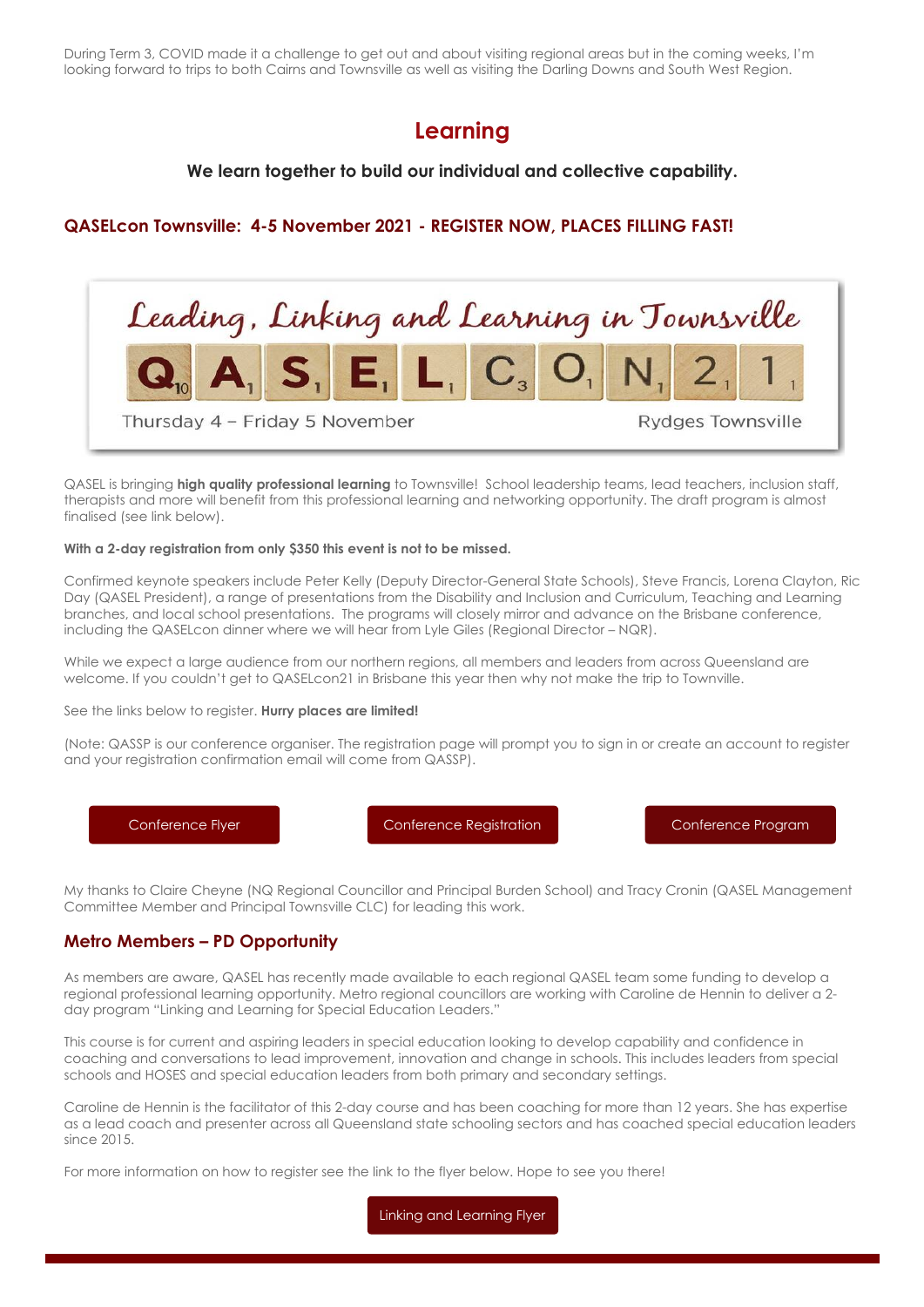## **Sponsors and Business Partners**

**QASEL wishes to thank and acknowledge our Gold Business Partner:**



#### **QASEL wishes to thank and acknowledge our Silver Business Partner:**



## **QASELcon22**

## **Date Claimer: 16 – 18 June 2022**

On the back of the tremendous success of QASELcon21, the conference planning committee are hard at work to make sure QASELcon22 is even bigger and better. Watch this space for more information coming soon.

# **New and Returning Members**

A massive welcome and thank you to the following new and returning members;

- Bern Newman
- Ann-Jay Sibley
- Angela Hallam
- Karen Neilson
- Katie Dargan
- Lenore Fox
- Giorgetta Garrahy-Hodgkiss
- Jessica Sarri
- Roshni Dullaway (P)
- Susan Lablache (P)
- Bridget Greensill
- Demelza Canuto
- Jelena Colic
- Josey Pamenter
- Julia Brant
- Leesa Marturia
- Margaret More
- Rebecca Goebel
- Samantha Roestenburg
- Susan Bow

We look forward to *linking, leading* and *learning* with you throughout 2021 and beyond.

**President's Diary**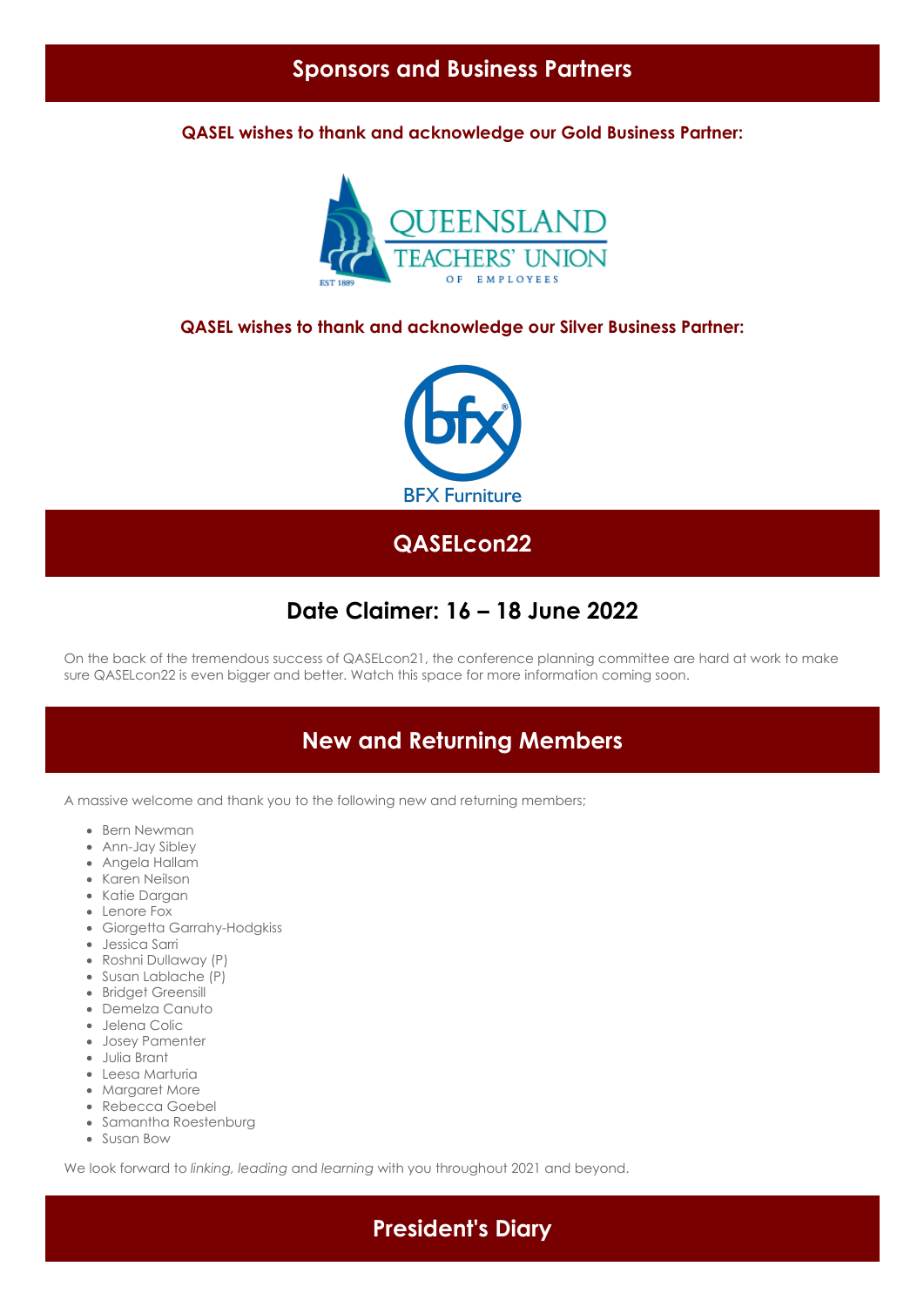If you have any thoughts or feedback on any recent or upcoming events in the President's Diary, please don't hesitate to send me an email. Your feedback is always welcome.

### **Meetings and events in recent weeks:**

- Sept / Oct Holidays
- Combine Association Breakfast meeting at Hervey Bay with Minister Grace
- 2022 resource allocation review for SWD transition
- COVID-19 stakeholder updates
- QASEL/QTU executive meeting
- 1-1 Meeting with Minister Grace
- Association Presidents meeting, ADG IT Enabling Digital Learning Audit
- I4S review update
- Students with disability resource allocation review stakeholder reference group
- Showcase Awards 2021 Board state judging interviews
- ABLES reference group meeting
- Students with Disability Resource Review meeting with DDG and ADG
- ECDP Subcommittee teleconference
- QASELcon Townsville planning meeting

#### **Upcoming meetings and events**

- Site visit to new special school at Coomera with ADG Disability and Inclusion
- Principal Health and Wellbeing Strategy Implementation Group
- Digital Learning Project Board meeting #21
- ASEPA Board meeting
- HOSES Cluster meeting Cairns
- Professional Associations meeting, DDG, People and Corporate Services
- QASEL Executive, Management meeting
- QASEL 2021 Awards Panel meeting
- Education Improvement Branch (EIB) Stakeholder Advisory Group meeting
- P&Cs Qld Principals Group meeting
- Principal Associations' Presidents Quarterly meeting with the Director General
- QCE System Principals' Reference Group

# **Other Messages**

### **Curriculum, Teaching and Learning**

**New resources** are available on the [Differentiate teaching and learning page](https://learningplace.eq.edu.au/cx/resources/file/76fcf9c5-4485-4fa1-9981-19073ca3865b/1/curriculum/differentiate-teaching-learning.html) on the Assessment and Moderation Hub, including:

A whole school approach to differentiated teaching and learning flowchart,

- Resources to support designing marking guides for students with an ICP, and
- Resources to support the provision of a highly individualised curriculum ICP.

These resources add to the existing suite of resources that support schools to effectively differentiate teaching and learning, and provide the Australian Curriculum in ways that meet the needs of diverse learners.

Should you have any questions or require support, please email **[P-12Framework@qed.qld.gov.au](mailto:P-12Framework@qed.qld.gov.au).** 

### **Respectful School Communities**

Last month, DoE launched the Safe and Respectful School Communities campaign, the department's anti-occupational violence campaign.

I would like to encourage QASEL members to share and promote our animated videos, campaign website and resources where possible. Below is the list of campaign material and resources.

#### **Website**

[Safe and Respectful School Communities website](https://education.qld.gov.au/parents-and-carers/safe-and-respectful-school-communities)

#### **Facebook**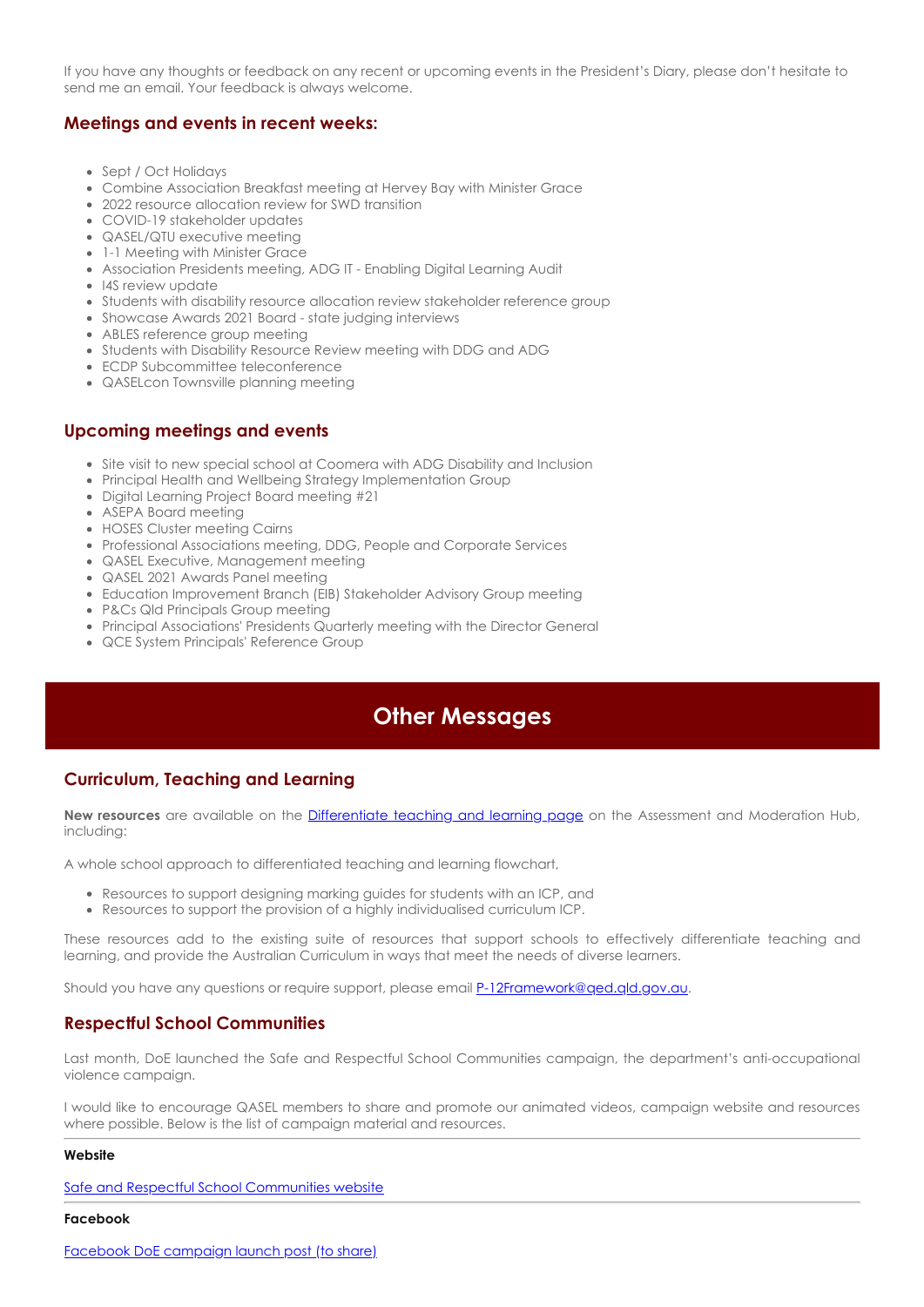#### **Videos**

[Online aggression animation](https://www.youtube.com/watch?v=DG5H_mVmBpU)

[School office aggression animation](https://www.youtube.com/watch?v=JjJOTqZ56IU) 

[Classroom aggression animation](https://www.youtube.com/watch?v=_Mk0_t5CEKQ) 

**Resources (also attached)**

[Collaborate tip sheet](https://education.qld.gov.au/parents/safe-and-respectful-school-communities/Documents/tip-sheet-lets-collaborate.pdf)

[Communication tip sheet](https://education.qld.gov.au/parents/safe-and-respectful-school-communities/Documents/tip-sheet-lets-communicate.pdf)

[Culture tip sheet](https://education.qld.gov.au/parents/safe-and-respectful-school-communities/Documents/tip-sheet-positive-behaviour.pdf)

[Collaborate Tip Sheet](https://cdn-au.mailsnd.com/81048/oIB9jJWdI6qheKGuww6ZFCMXnsMN6g0hKerVXyuGmXw/3496180.pdf) [Communication Tip Sheet](https://cdn-au.mailsnd.com/81048/FDbGZDT3-Kjk-RtXto6qHmODicxHQhiQ41_5URAbXcY/3496179.pdf) [Culture Tip Sheet](https://cdn-au.mailsnd.com/81048/iyuf4sE2GGu19h2LVopCHP-DAtdeV6qjkRWLegjcFrY/3496183.pdf)

### **All Abilities Community: Need to book an Auslan interpreter?**

20–26 September wa[s International Week of Deaf People.](https://wfdeaf.org/iwdeaf2021/) The department currently has over 80 employees across the state who use Auslan to communicate, in both our schools and corporate offices.

When organising events or meetings with collegaues and the wider community, inviting people to share their accessibility requirements is a great way to make sure everyone who attends is able to understand and participate.

Auslan Connections provides a range of services including Auslan interpreters, captioning and video remote interpreting. The person requiring this service may have a JobAccess arrangement, which is an employee assistance fund that enables you to claim the service booking fees back and be reimbursed.

### **Booking Instructions for Auslan Connections:**

Set up an account through [Deaf Services Queensland](https://bookings.deafservicesqld.org.au/#/authenticate).

- 1. Then select 'Create an Account' and sign up as an 'Organisation' Department of Education.
- 2. Once completed setting up the profile, you can start making a booking.
- 3. Select 'new booking'.
- 4. To book captioning you will need to tick 'CAPTIONING', to book interpreters you will need to select 'AUSLAN' (please note you can select multiple services for the one booking example, for example 2 Interpreters and 1 captioner if required).
- 5. For virtual booking such as Zoom or Microsoft Teams, a video remote interpreter (VRI) booking can be made for a minimum of 1 hour.
- 6. You will then complete the booking details, special instructions for interpreters (just use standard instructions unless requested otherwise), contact details, client details (this is the person/s requiring the service).
- 7. Once these fields are completed, press save and you will then receive regular updates on the booking status i.e. In progress, allocated or service completed. You may also see what you have booked on the home screen of the booking system.

[For more information on accessibility, including checklists and guidelines, head to the Able Accessibility and Inclusion](https://intranet.qed.qld.gov.au/Services/HumanResources/payrollhr/workplaceculturediversity/we-all-belong/all-abilities/accessibility-inclusion-toolkit/Pages/accessibility.aspx) toolkit.

### **2021-22 SunSmart Shade Creation Initiative is Open!**

Help turn the Sunshine State into the SunSmart State! It is with much excitement that we announce the launch of the 2021- 22 SunSmart Shade Creation Initiative.

Not-for-profit organisations catering for children and young people (0-18yrs) can apply for funding to purchase **permanent** shade structures under this joint initiative by Cancer Council Queensland and the Queensland Government.

**Eligibility:** All Queensland based not-for-profit schools, outside school hours care services, early childhood centres, junior sports clubs and youth community groups are eligible. Applicants could receive up to 75% of the total cost of their shade project with a maximum of \$20,000 for permanent, fixed shade (shade sails/hard structures).

Please pass this on to any relevant organisations across Queensland you think would benefit from this opportunity and encourage them to apply!

To read more or to apply visit